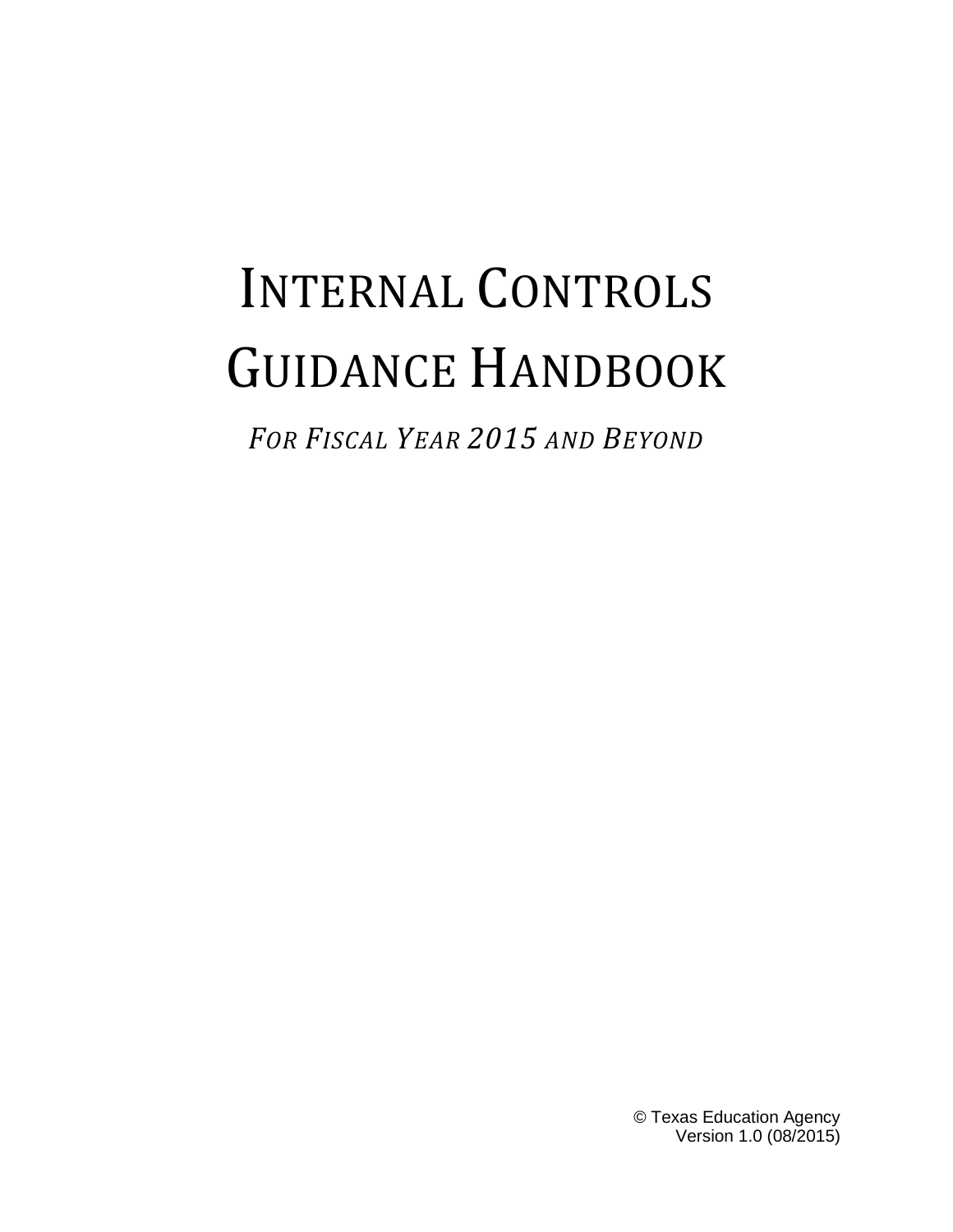# **Contents**

| Standards for Internal Control in the Federal Government (Green Book) 2 |  |
|-------------------------------------------------------------------------|--|
|                                                                         |  |
|                                                                         |  |
|                                                                         |  |
|                                                                         |  |
|                                                                         |  |
|                                                                         |  |
|                                                                         |  |
|                                                                         |  |
|                                                                         |  |
|                                                                         |  |
|                                                                         |  |
|                                                                         |  |
|                                                                         |  |
|                                                                         |  |
|                                                                         |  |
|                                                                         |  |
|                                                                         |  |
|                                                                         |  |
|                                                                         |  |
|                                                                         |  |
|                                                                         |  |
|                                                                         |  |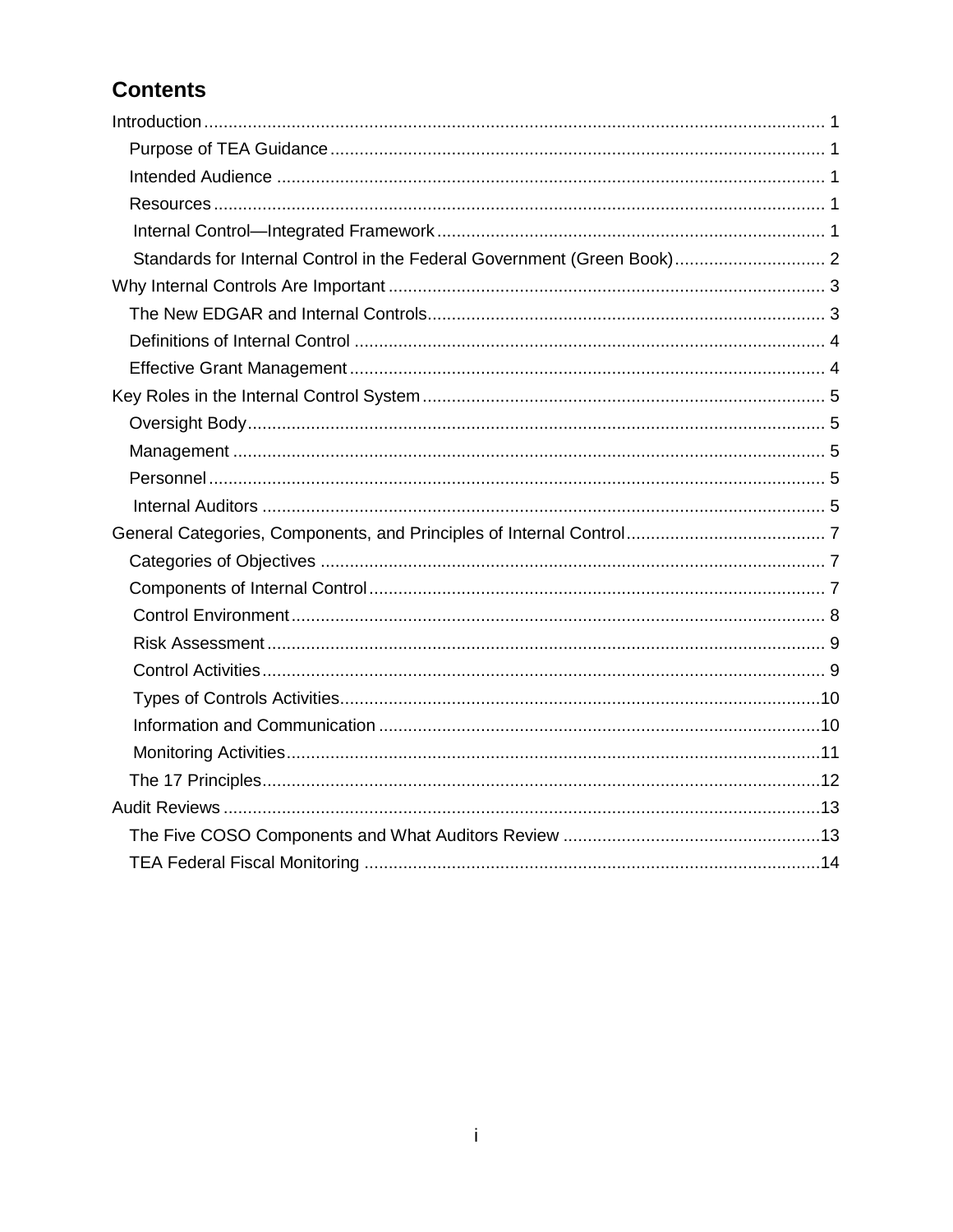# <span id="page-2-0"></span>**Introduction**

TEA awards federal education grants to local educational agencies (LEAs) and other eligible organizations. TEA requires that grantees follow the fiscal and programmatic requirements for each of the grants awarded.

One of the ways that a grantee demonstrates compliance with fiscal grant requirements is by establishing a system of accountability for federal grant funds. When internal or external auditors review federal grant programs, they examine and test the internal controls in place and verify that the grantee has provided reasonable assurance that grant objectives have been met.

An effective system of internal control can help grantees stay in compliance with federal grant requirements and increase the likelihood that grant funds are used for the intended beneficiaries.

## <span id="page-2-1"></span>**Purpose of TEA Guidance**

The purpose of this handbook is to provide a general overview of internal controls as they relate to the federal grants TEA awards. Grant recipients must have an effective system of internal control in place to prevent, detect, and reduce the risks of fraud, waste, and abuse of federal grant funds. This goal requires the involvement of the organization as a whole.

This handbook will outline the following:

- Why internal controls are important
- Key roles in the internal control system
- General categories, components and principles of internal control
- Audit reviews

This handbook is designed to be viewed in electronic form, with web links taking the form of anchor text (the [TEA home page\)](http://www.tea.texas.gov/) rather than URLs (www.tea.texas.gov). To provide feedback on this handbook, including topics that should be included in future versions, please email the Division of Federal Fiscal Compliance and Reporting at [compliance@tea.texas.gov.](mailto:compliance@tea.texas.gov)

## <span id="page-2-2"></span>**Intended Audience**

The handbook is most useful for staff who require a general understanding of systems of internal control, such as those responsible for administering or overseeing federal grant programs. Internal or external auditors and other staff working in the financial areas of your organization will be familiar with the more technical resources that are available for an internal control system. These resources are listed in the next section.

## <span id="page-2-3"></span>**Resources**

The following internal control resources will benefit your organization.

#### <span id="page-2-4"></span>**Internal Control—Integrated Framework**

The [Internal Control—Integrated Framework](http://coso.org/IC.htm) guidance document was developed by the Committee of Sponsoring Organizations of the Treadway Commission (COSO).

In 1992, COSO began providing guidance for internal control systems in response to growing concern in the business sector over financial fraud. The goal was to help organizations establish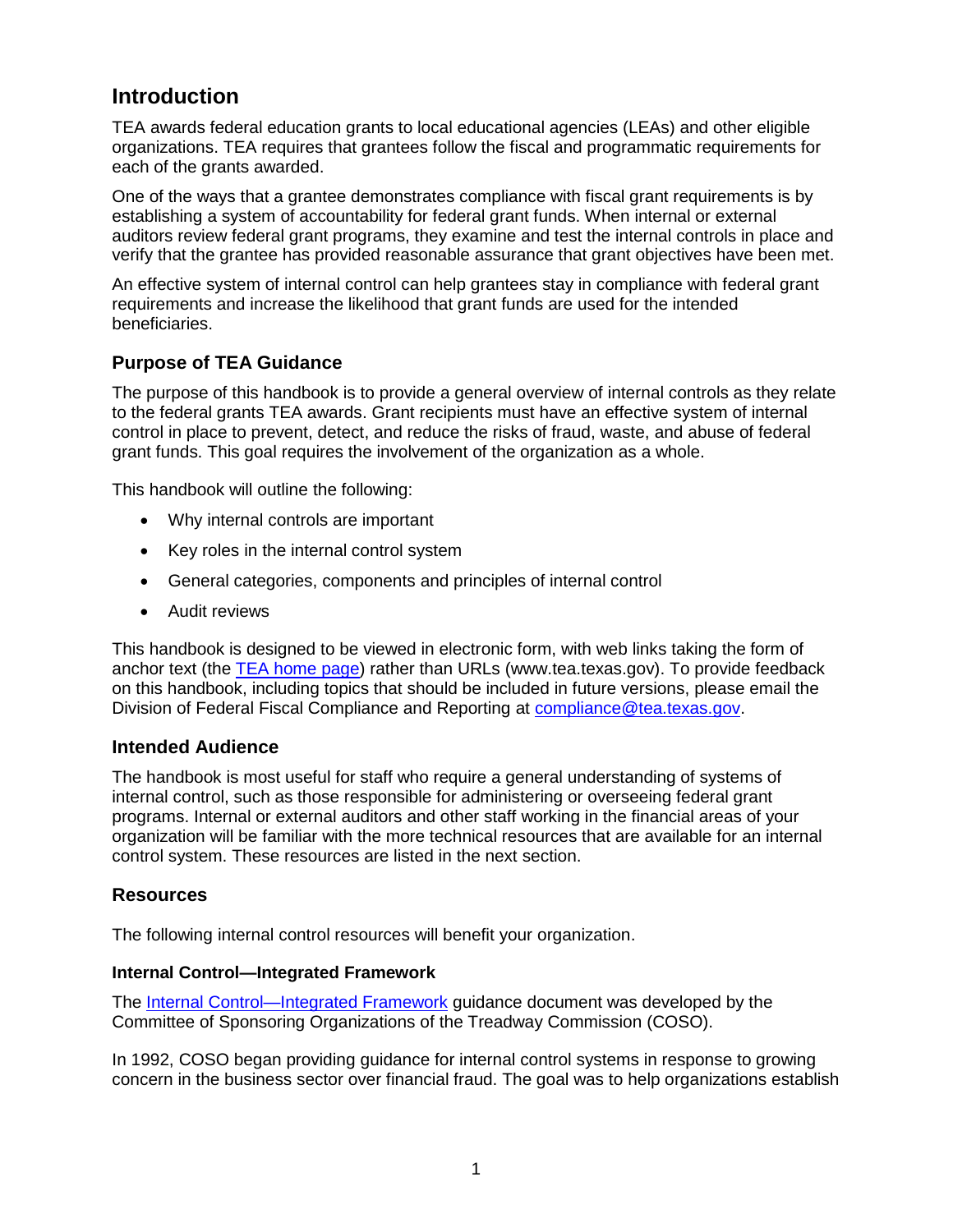effective systems of internal controls that went beyond checklists and carrying out standard policies and procedures.

COSO developed a framework for the creation of internal control systems that included five key components and 17 guiding principles. COSO updated the [Internal Control—Integrated](http://coso.org/IC.htm)  [Framework](http://coso.org/IC.htm) guidance document in May 2013. More information is available on the [COSO](http://coso.org/) website.

## <span id="page-3-0"></span>**Standards for Internal Control in the Federal Government (Green Book)**

The [Standards for Internal Control in the Federal Government \(Green Book\)](http://www.gao.gov/greenbook/overview) is published by the Government Accountability Office (GAO).

The GAO sets internal control standards for the federal government. These standards support the framework created by COSO. The *Standards for Internal Control in the Federal Government*  [\(Green Book\)](http://www.gao.gov/greenbook/overview) can be used by organizations that receive federal grants from TEA to design, implement, and operate internal controls. The most recent version of the [Green Book,](http://www.gao.gov/greenbook/overview) published September 2014, is available through the [GAO](http://www.gao.gov/greenbook/overview) website.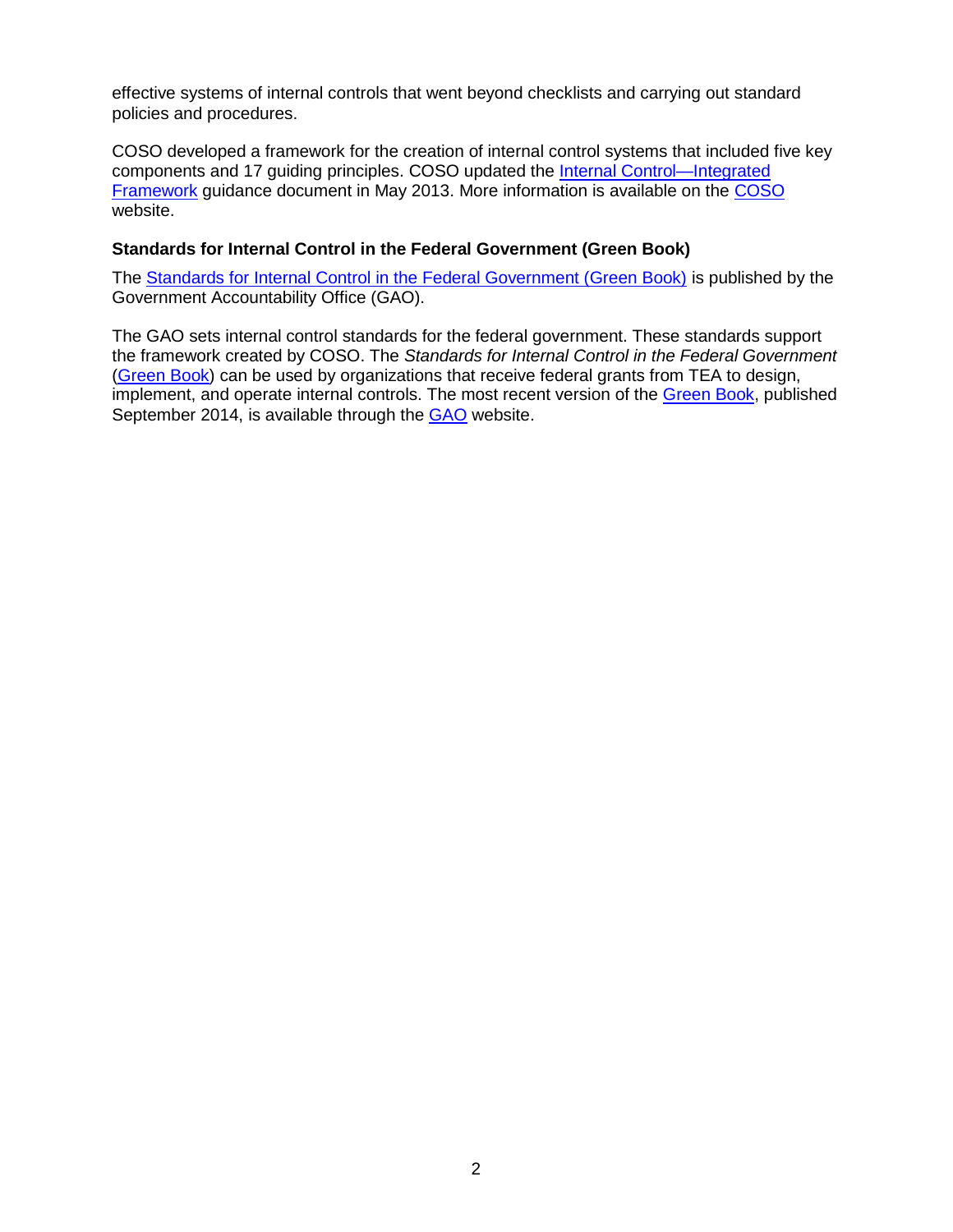# <span id="page-4-0"></span>**Why Internal Controls Are Important**

On December 19, 2014, the Federal Register published a joint interim final rule implementing Title 2 of the Code of Federal Regulations, Part 200 [\(2 CFR 200\)](http://www.ecfr.gov/cgi-bin/text-idx?SID=daf9f454d79344ef884779e46a9acd2f&node=pt2.1.200&rgn=div5#_top) for all federal agencies that award grants, including the US Department of Education (USDE). These regulations went into effect on December 26, 2014.The new regulations replace the circulars listed in the following table.

| <b>Cost Principles</b>          | <b>Administrative Rules</b> | <b>Audit Rules</b> |
|---------------------------------|-----------------------------|--------------------|
| A-87 – LEAs and ESCs            | A-102 – LEAs and ESCs       | A-133              |
| A-21 – IHEs                     | A-110 - IHEs/Nonprofits     | A-50               |
| A-122 – Nonprofit Organizations | A-89 – CFDA                 |                    |

In December 2014, new regulations from the Office of Management and Budget were incorporated into general federal regulation. As a result, USDE modified the Education Department General Administrative Regulations (EDGAR), replacing 34 CFR Parts 74 and 80 with [2 CFR 200.](http://www.ecfr.gov/cgi-bin/text-idx?SID=daf9f454d79344ef884779e46a9acd2f&node=pt2.1.200&rgn=div5#_top) The update is known as the new EDGAR.

The new **EDGAR** applies uniformly to all grantee types, specifically for TEA subgrantees, including LEAs, education service centers (ESCs), institutions of higher education (IHEs), and nonprofit organizations. It provides monitors and auditors with rules so they can determine whether the federal programs being administered by the grantee have sufficient internal controls in place.

The new [EDGAR](http://www2.ed.gov/policy/fund/guid/uniform-guidance/index.html) is intended to increase efficiency, strengthen oversight, and bring consistency to federal grant rules. Although most of the rules in the new [EDGAR](http://www2.ed.gov/policy/fund/guid/uniform-guidance/index.html) are similar to those in prior circulars, the new emphasis is to balance performance and compliance with written policies and procedures. This means that auditors will be expected to examine outcomes in addition to processes. Grantees will have more flexibility to establish local processes; however, these processes will need to be strong enough for outcomes to meet the objectives of the federal grants, including compliance.

Under the new [EDGAR,](http://www2.ed.gov/policy/fund/guid/uniform-guidance/index.html) grantees must strengthen accountability for federal funds and improve local policies that prevent, detect, and reduce fraud, waste, or abuse. You will need to develop written policies and procedures that document grant activities, such as how you determine allowable costs and purchases.

# <span id="page-4-1"></span>**The New EDGAR and Internal Controls**

[2 CFR 200.303](http://www.ecfr.gov/cgi-bin/text-idx?SID=daf9f454d79344ef884779e46a9acd2f&node=pt2.1.200&rgn=div5#se2.1.200_1303) requires grantees to implement internal controls for the administration of federal grants. Grantees must establish and maintain effective internal control over federal grants and provide reasonable assurance that they comply with all laws, regulations and requirements related to the grants they receive. Additionally, grantees must:

- Evaluate and monitor their own compliance with grant requirements.
- Quickly address any noncompliance identified, including any found in audit or monitoring findings.
- Take reasonable measures to protect sensitive or personally identifiable information (in accordance with laws regarding privacy and confidentiality).

[2 CFR 200.303](http://www.ecfr.gov/cgi-bin/text-idx?SID=daf9f454d79344ef884779e46a9acd2f&node=pt2.1.200&rgn=div5#se2.1.200_1303) advises that internal controls *should* be in compliance with GAO standards and COSO's [Internal Control—Integrated Framework.](http://coso.org/IC.htm)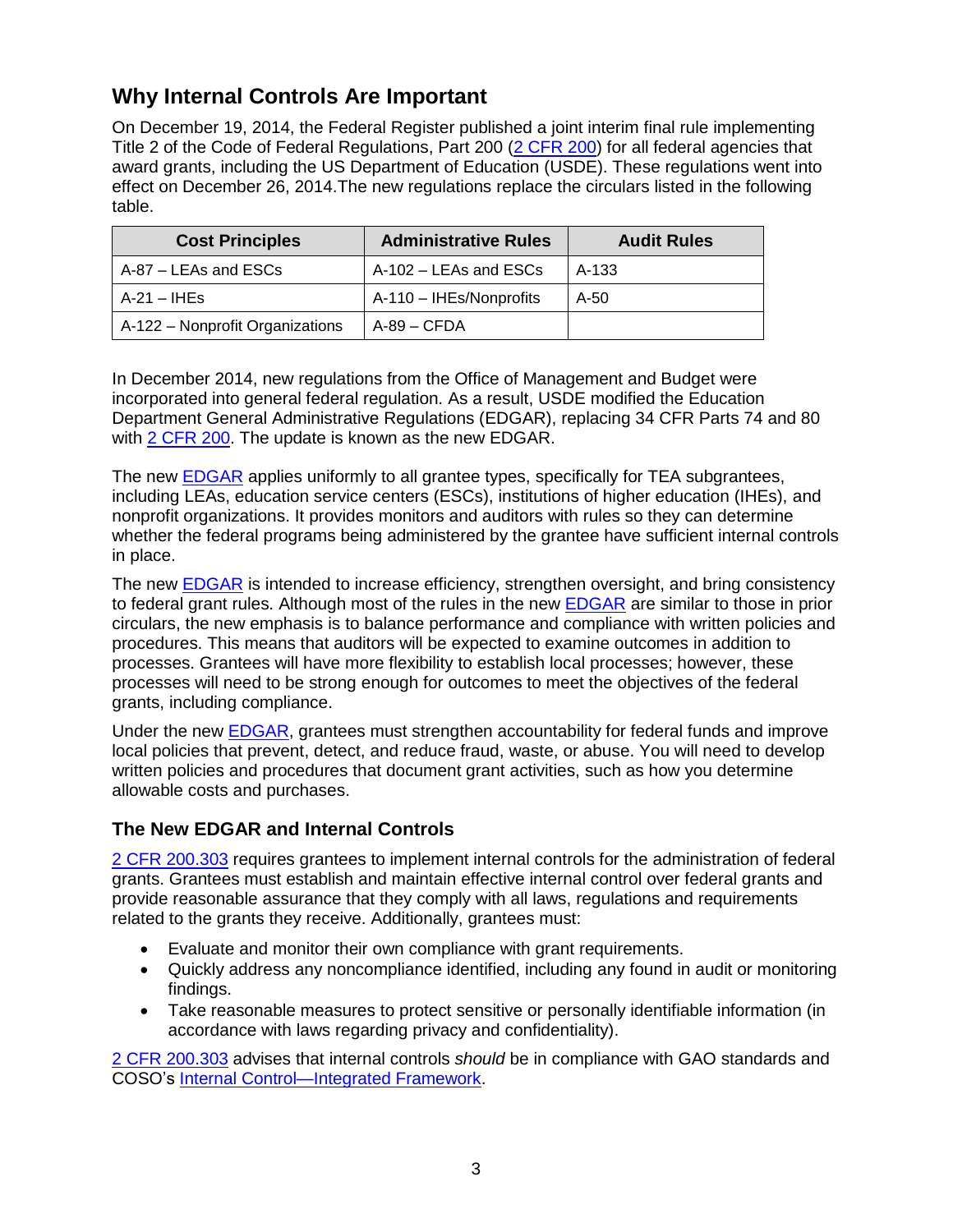## <span id="page-5-0"></span>**Definitions of Internal Control**

In the [Green Book,](http://www.gao.gov/greenbook/overview) the GAO defines **internal control** as "a process effective by an entity's oversight body, management, and other personnel that provides reasonable assurance that the objectives of an entity will be achieved." The internal controls are the policies and procedures used to ensure that the organization's mission, strategic plan, goals, and objectives are achieved. Internal controls are your first defense in safeguarding assets.



#### Source: GAO. | GAO-14-704G

The objectives and corresponding risks fall into one or more of the following categories:

- **Operations:** Effectiveness and efficiency of operations
- **Reporting:** Reliability of financial reporting both internally and externally
- **Compliance:** Compliance with applicable laws and regulations

An **internal control system** is a system of ongoing processes that are built into the overall operations of your organization. Having a strong internal control system provides *reasonable* (not absolute) assurance that your organization objectives, which include your grant objectives, will be met.

A system of internal controls requires the participation of all levels of an organization. Your daily business processes and organizational structure should reflect the internal control system you have in place for your grant funds. An effective system of internal controls allows you to ascertain that your records are accurate, your operations are efficient, and your policies and procedures are followed by all staff. Organizations should develop and maintain documentation of their internal control system to clarify roles and responsibilities and thus create standards and expectations of performance and conduct.

## <span id="page-5-1"></span>**Effective Grant Management**

.

Any organization that is awarded federal grants must build a system of internal controls to effectively manage the grant funds it receives. An entity with a weak internal control system is vulnerable to the possibility of mismanaging grant funds. Instances of noncompliance can lead to corrective actions, which can include the refund to TEA, in nonfederal funds, of costs that were paid with federal funds and that an auditor identifies as disallowable. Problems with grant management can also result in the placement of specific conditions on future grants. In order to reduce the risk of mismanaging your grant funds, you must have a system that prevents, or identifies and corrects, potential violations of federal requirements.

Policies and procedures are important components of an internal control system. However, policies and procedures alone will not guarantee effective grant management. The following sections of this handbook address the additional steps that you must take to build a strong system of internal controls over federal programs.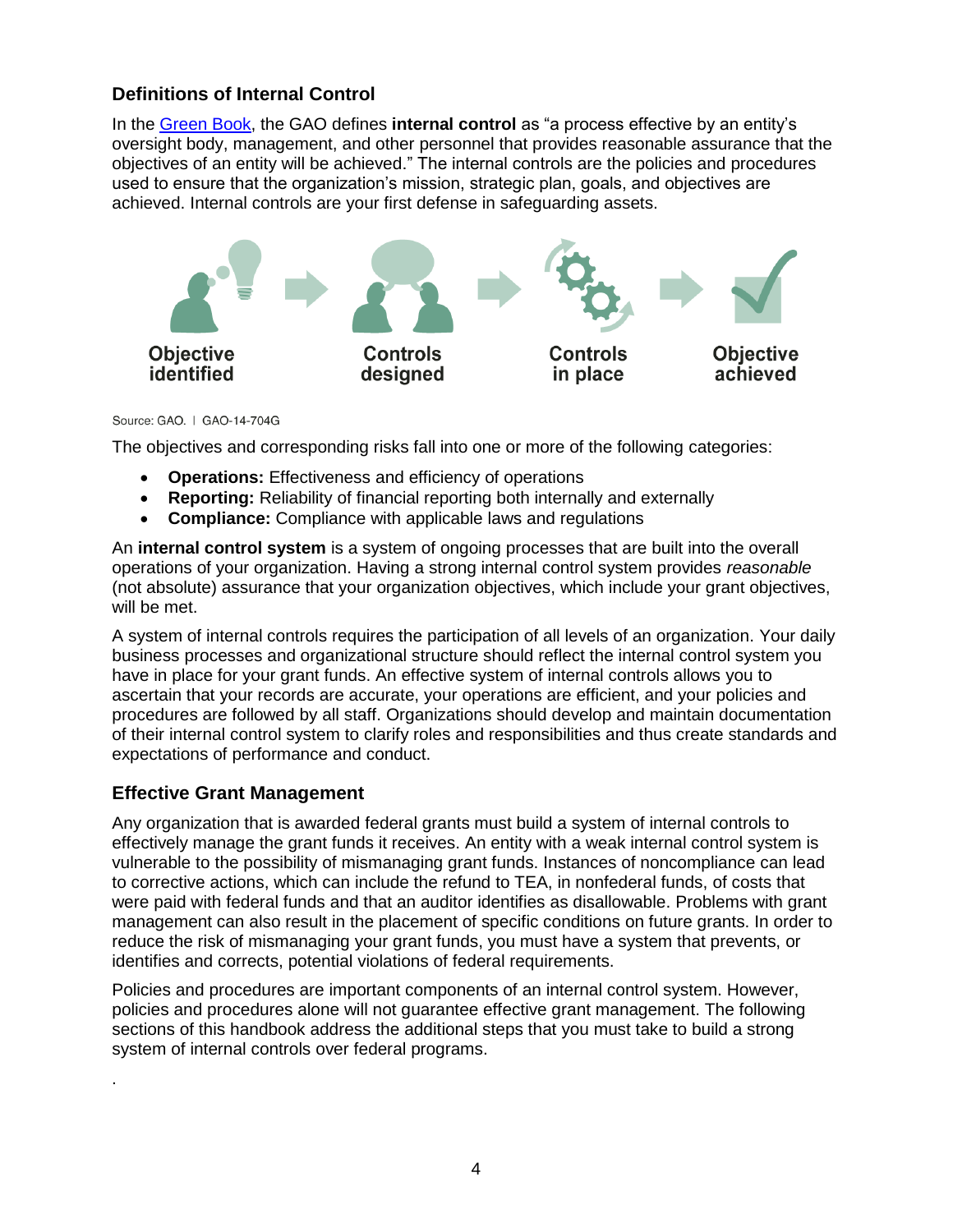# <span id="page-6-0"></span>**Key Roles in the Internal Control System**

Your internal control system needs to involve your local board, senior management, and other personnel in your organization. Written policies and procedures still require effective oversight, training, self-monitoring, and implementation. Further, staff still must make judgments and decisions based on your written policies and procedures. The key roles in your internal control system can be organized into the following categories:

- Oversight body
- Management
- Personnel
- Internal auditors

# <span id="page-6-1"></span>**Oversight Body**

Staff responsible for overseeing the entire organization are members of a governing board or senior management. For example, in a school district, the oversight body could include the local school board, superintendent, and other senior members of the administration. These individuals have the responsibility to provide advice, counsel, and direction to management; approve certain transactions and policies; and monitor management activities. The oversight body sets the tone at the top of an organization by clearly communicating the mission, goals, and objectives of the organization. The integrity of any internal control system depends on how the oversight body sets expectations for staff. Without a strong tone at the top to support an internal control system, the organization's risk increases for noncompliance with applicable laws and regulations.

## <span id="page-6-2"></span>**Management**

An organization's management staff participate in the design, implementation and operation of the internal control system. Management is responsible for assuring that the internal control activities are carried out and the organization's objectives are met. School district personnel in management can include administration staff, campus leaders, and any other staff charged with supervising the internal control system.

# <span id="page-6-3"></span>**Personnel**

The rest of the staff in an organization fall into the "other personnel" category. The oversight body and management cannot implement an effective internal control system without the support and full participation of all other staff. Personnel must understand how their specific duties fit into the overall system. Additionally, personnel should be able to report issues or potential problems in the internal control system to management without the fear of negative consequences. For example, if a staff member who serves as a grant coordinator identifies a purchase using federal funds that does not comply with an applicable federal requirement, the internal control system should have a process for reporting this. It should not be left to the grant coordinator to decide when and how to report these kinds of issues.

## <span id="page-6-4"></span>**Internal Auditors<sup>1</sup>**

Although neither COSO nor GAO identifies internal auditors as a separate category of responsibility for an internal control system, there are opportunities for internal auditors to strengthen the system through specific actions. Internal auditors in a school district should

<sup>&</sup>lt;sup>1</sup> This is applicable to those entities that have an internal audit department.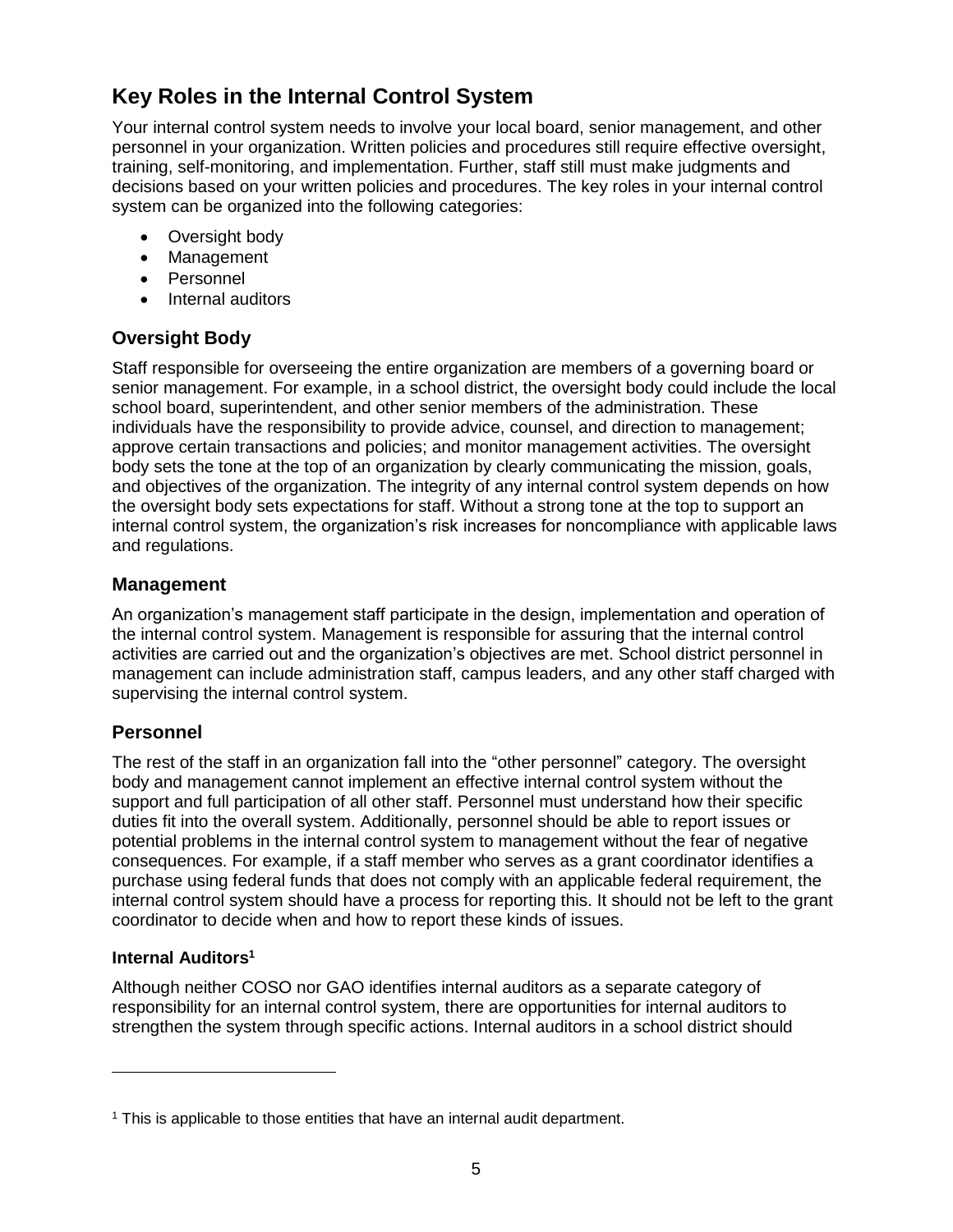report to the oversight body. Their role with the internal control system is different from the role of any other staff members.

COSO's [Internal Control—Integrated Framework](http://coso.org/IC.htm) has provided a foundation for internal auditors on how to evaluate, monitor, and assess an internal control system. Internal auditors are tasked with finding ways in which internal controls can be improved and become more cost-effective. With the recent update to the [Internal Control—Integrated Framework,](http://coso.org/IC.htm) COSO has added some opportunities for internal auditors to work more closely with the oversight body and management. Internal auditors can not only evaluate the system, but also communicate the importance of internal controls to personnel within the organization.

Because of the expansion of data and its use, internal auditors need to strengthen the monitoring of sensitive data and determine, with the oversight body and management, the appropriate level and frequency of monitoring that is necessary to keep data safe. COSO further recommends that internal auditors provide active training of internal audit staff to prepare them for their roles in the process and teach them how to communicate effectively with staff at all levels of the organization. Internal auditors should be able to show staff how their daily jobs connect to internal control responsibilities. The auditors should use actual examples and case studies that relate to the organization in order to help staff how internal controls help them meet their objectives.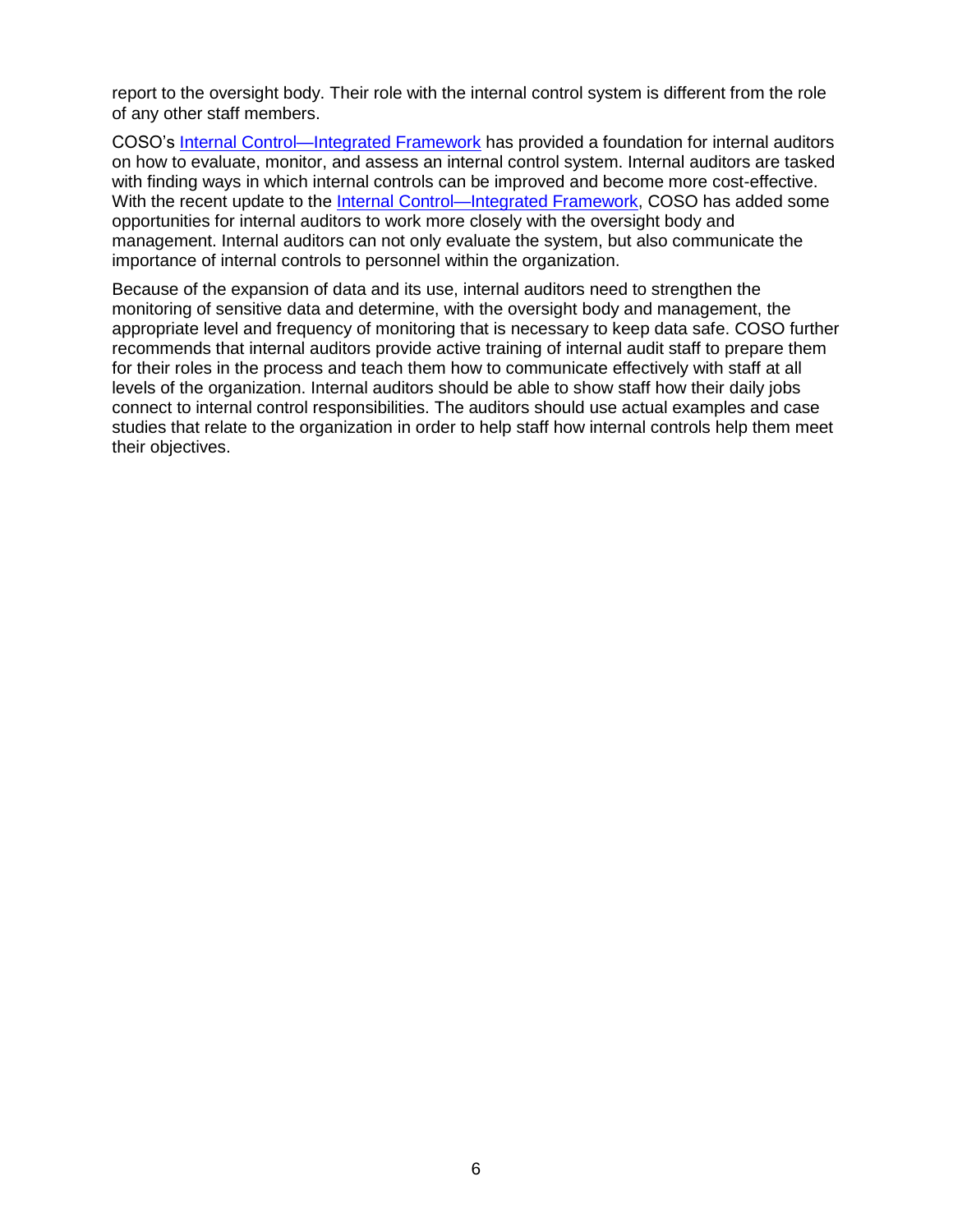# <span id="page-8-0"></span>**General Categories, Components, and Principles of Internal Control**

The purpose of this section is to provide a general overview of what an internal control system should include. Both GAO and COSO provide resources with much greater detail, including specific guidance on how to design, implement, and operate your system.

## <span id="page-8-1"></span>**Categories of Objectives**

Earlier in this handbook, we defined internal control as a process that is created by an organization that provides *reasonable* assurance that the organization's objectives will be reached. We mentioned that all objectives could be classified under one or more of the following categories: operations, reporting, and compliance. The risks identified by an organization and the corresponding controls also can be organized under one or more of these categories.

*Operations* objectives address your organization's effectiveness and efficiency in meeting your mission, goals, and objectives. Effective operations yield the outcomes expected and efficient operations produce those outcomes at minimal cost. Internal controls related to operations will minimize risks to your federal grants and safeguard grant resources.

*Reporting* objectives relate to the preparation and reporting of financial and nonfinancial information that is necessary or required in accordance with federal grant laws and regulations. This may include required reports to TEA, the US Department of Education, or the governing body of your organization, such as the local board at the LEA. Additionally, your senior management or federal grant staff may require information in order to make decisions or evaluate the performance of federal grant programs.

*Compliance* objectives concern your organization's ability to identify and follow all laws, regulations, and requirements related to the federal grants awarded. The oversight body and management of your organization must ensure through these objectives and the related internal controls that federal grant activities comply with federal requirements.

Many federal requirements apply to all federal grants. Management must be knowledgeable about which requirements apply to each of the federal grants received and develop internal controls that are integrated within all levels of the organization. For example, policies and procedures for keeping time and effort for federal funds must be implemented for all federal grants, even though the various grants may be housed in different parts of the organization.

# <span id="page-8-2"></span>**Components of Internal Control**

Once your organization has identified the objectives that need to be met in the areas of operations, reporting, and compliance, the next step is to identify the potential risks and related internal controls that should be developed in order to detect problems that may prevent you from meeting your objectives.

COSO's [Internal Control—Integrated Framework](http://coso.org/IC.htm) identifies five components of internal control that encompass the different steps you must take in order to establish a system of internal controls for your entire organization. The GAO [Green Book](http://www.gao.gov/greenbook/overview) supports these five components and considers them to be the standards for internal control in the federal government. As a recipient of federal grant funds, you are required to establish internal controls. Although you are not required to use the framework developed by COSO and supported by GAO, the federal government considers the framework to be a "best practice" for internal controls.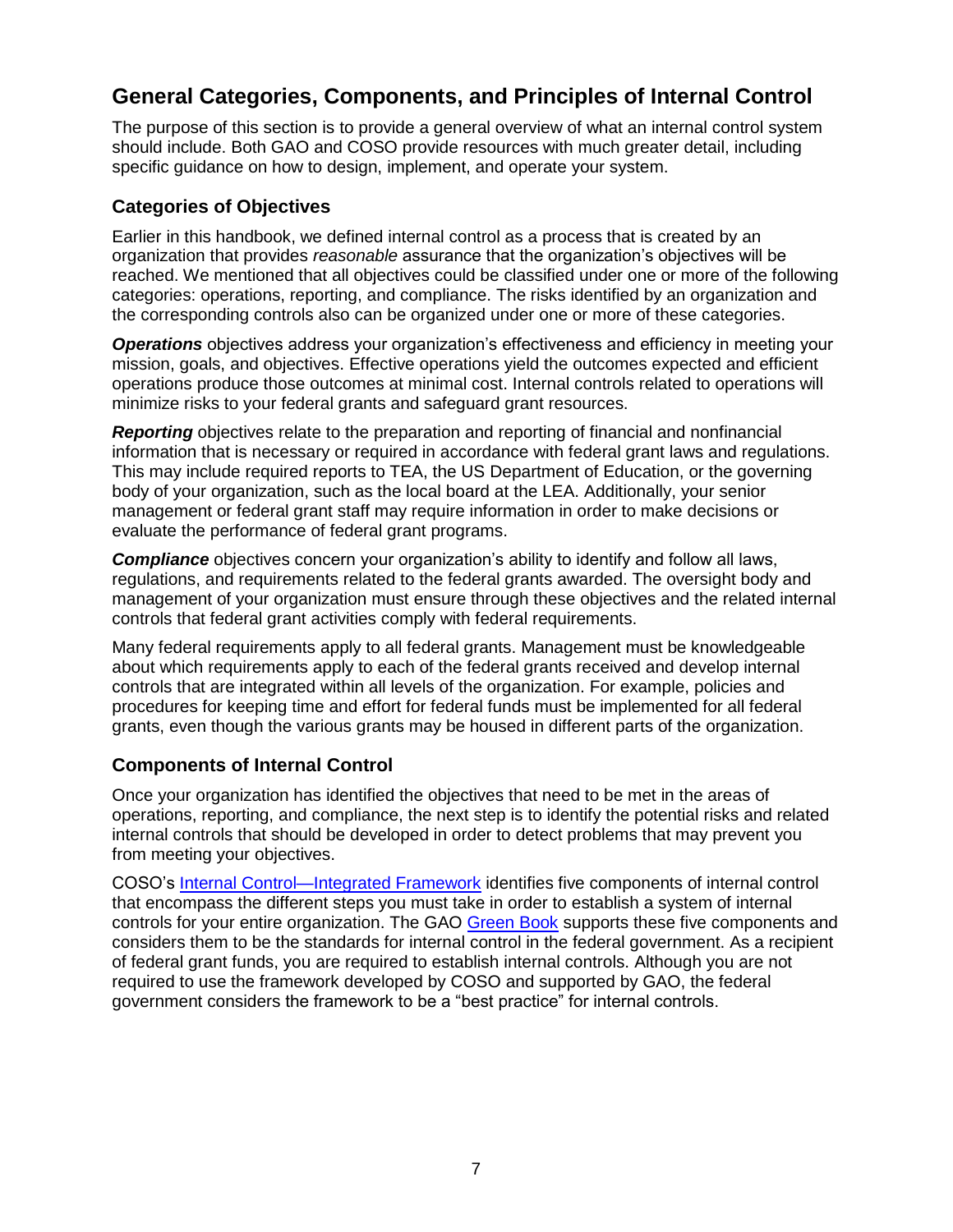# **COSO's Five Components of Internal Control**



For an internal control system be effective, all of the components must be effectively designed and operating together in an integrated manner. Although each component includes different requirements for your system, they will overlap. For example, well-written policies and procedures specified under the Control Environment will affect how well other activities are carried out under all of the other components. In order for your internal control system to work effectively and efficiently, everyone in your organization must be knowledgeable about the entire system, not just those components that affect the individual directly. Staff must know their responsibilities and limits of authority.

## <span id="page-9-0"></span>**Control Environment**

This component is the foundation for all of the other components. Oversight staff, such as senior management and governing bodies, are responsible for establishing expectations and making certain that the internal control system is operated ethically and with integrity.

Your organization's management and employees should have a positive attitude toward compliance, an attitude that is modeled from the top of the organization. All staff should understand the big picture of the organization—the goals, objectives, and how every part of the organization is connected to the other parts. Whenever you are visited by auditors or monitors, everyone participating in the visit should know what everyone else does. For example, the entrance conference for the visit should not be the first time that the grant manager is meeting the business manager. This may demonstrate to the auditor or monitor that coordination on the management of your federal grant funds is limited or nonexistent in your organization.

At a minimum, your organization should have a clearly defined organizational structure that everyone understands. Additionally, all staff should have access to detailed job descriptions, so that they are clear on the role that they play in the organization and they are able to accurately communicate their job duties to auditors and monitors.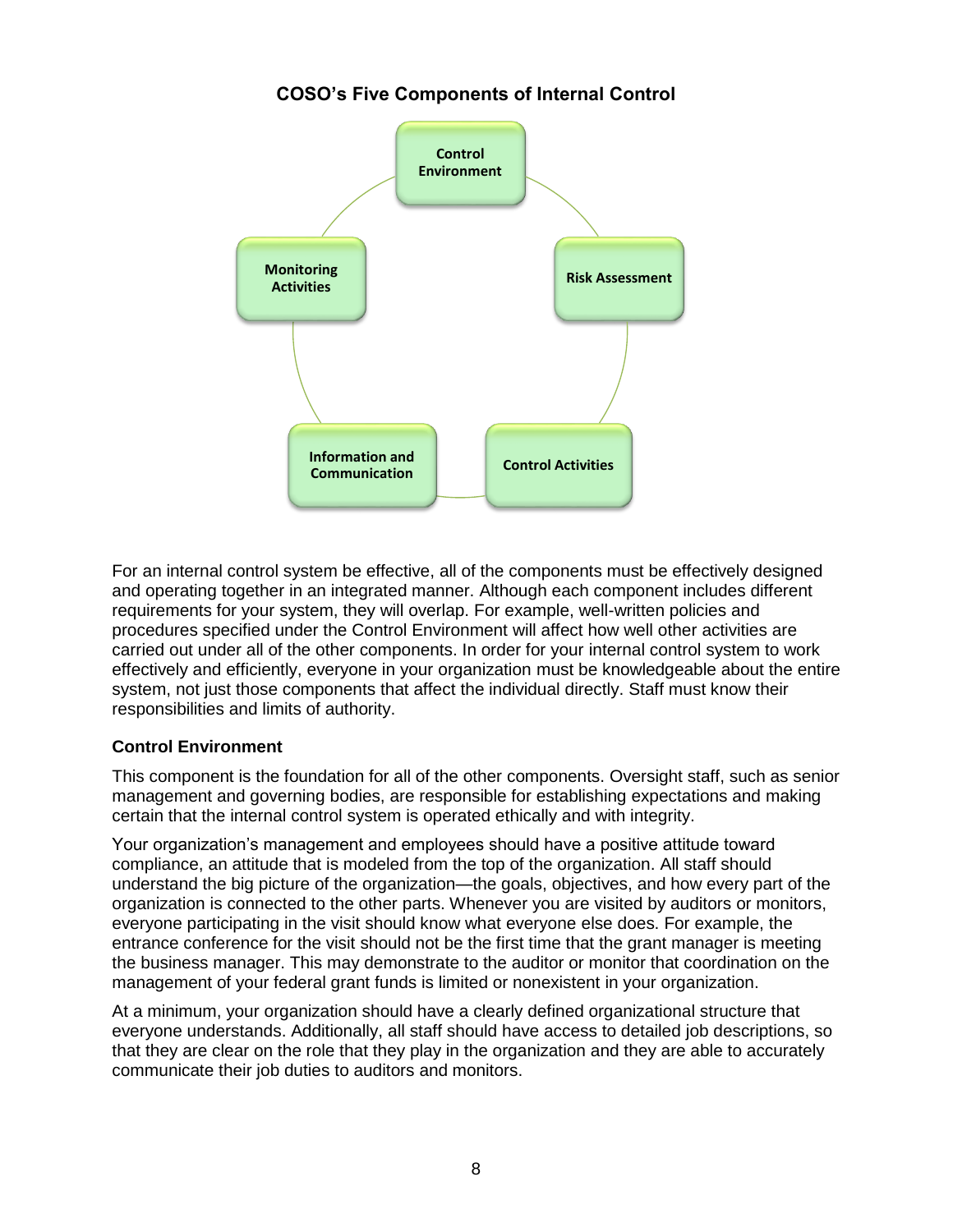## <span id="page-10-0"></span>**Risk Assessment**

This component involves assessing the risks involved in your organization as they relate to the operation of federal grant programs, financial reporting, and federal program compliance. These activities develop the appropriate responses to risks identified.

It is critical to develop risk assessment policies and practices because instances of noncompliance will occur. The federal rules only require that you demonstrate "*reasonable* assurance" rather than *absolute* assurance that you are managing your federal grant funds in compliance with all federal grant requirements. Auditors and monitors will look for evidence that you have a system in place that not only identifies areas of risk or weakness, but also addresses and fixes them at the time they occur. If you can produce documentation that provides evidence of your risk assessment processes, you may be able to reasonably assure an auditor or monitor that you are able to catch and resolve noncompliance issues quickly.

Some examples of areas of high risk are:

- New personnel who are not familiar with policies and procedures
- Organizational changes
- Changes in laws or regulations, such as the new [EDGAR](http://www2.ed.gov/policy/fund/guid/uniform-guidance/index.html) (effective December 26, 2014)
- New technology
- New grants

Generally, when changes occur in your organization, the potential increases for policies and procedures to fall through the cracks. Ongoing staff training, self-monitoring, and close evaluation of performance can help to mitigate some of this risk.

## **How to Identify Risks**

To help you identify risks during the risk assessment process, here are some questions your department or division should ask.

- What could go wrong?
- How could we fail?
- What decisions require the most judgment?
- What activities or functions are the most complex?
- What activities are regulated?
- On what do we spend the most money?
- On what information do we rely the most?
- What assets do we need to protect?
- How could someone or something disrupt our operations?
- Is our IT system vulnerable to cyber-attacks?

## <span id="page-10-1"></span>**Control Activities**

These are actions that your organization takes in order to respond to risks in the internal control system, such as establishing policies and procedures and carrying out control activities that mitigate risk. Control activities are carried out throughout the organization, especially with financial and technology processes.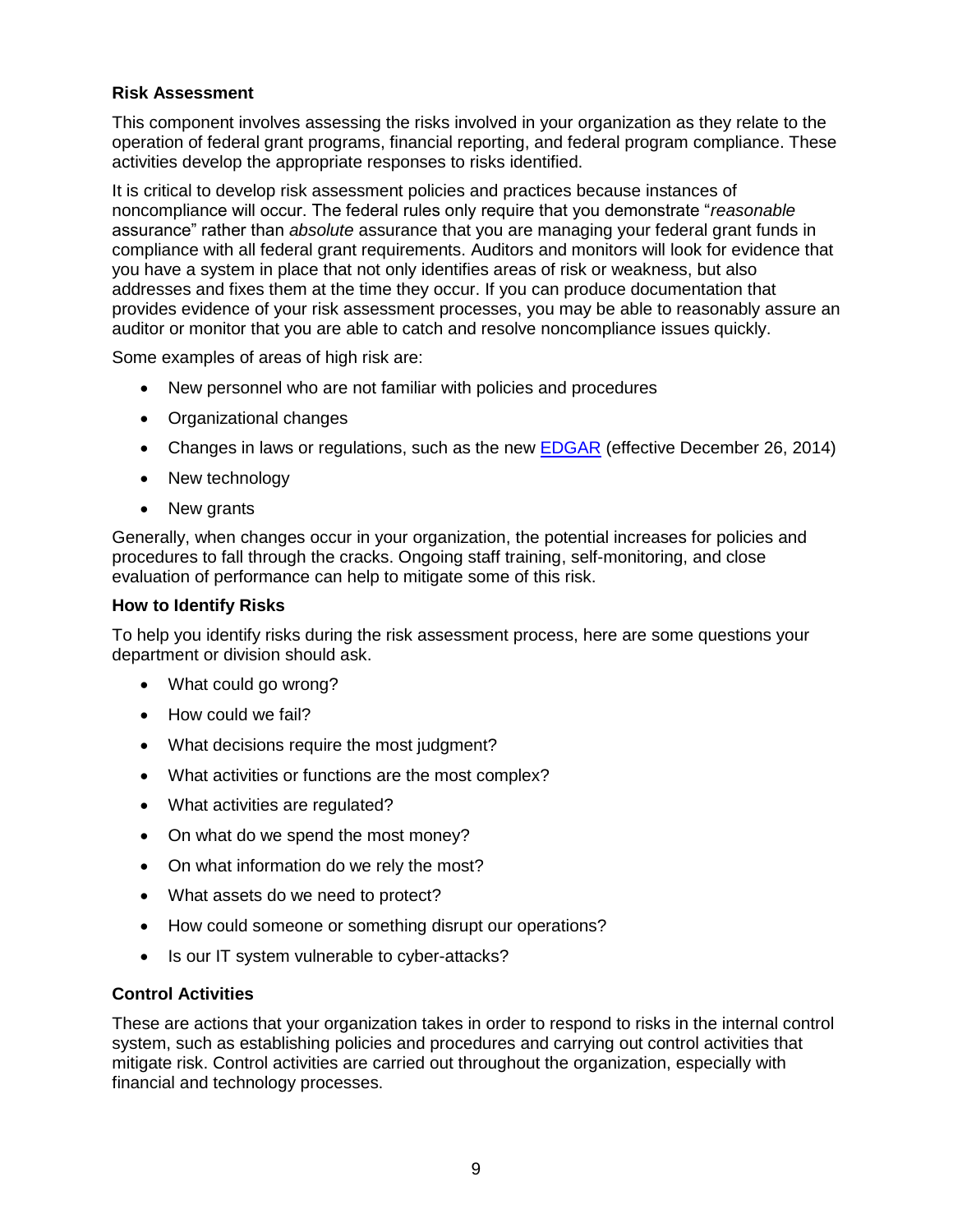Control activities are the checks and balances that are necessary to ensure that everyone is following the rules and no one person is given too much authority or control over federal grant funds. The following are some of the key ways that you can establish controls:

- Segregating responsibilities so that one employee does not have full control or carry out all fiscal duties
- Ensuring that proper security is in place for systems and records, such as requiring passwords and restricted authorizations
- Keeping equipment and other assets secured
- Maintaining clear documentation of all procedures, including approvals and record retention
- Protecting and securing personally identifiable information

## <span id="page-11-0"></span>**Types of Controls Activities**

The goal of any internal control system is to reduce the risk of fraud, waste, or abuse. In order to do this, different types of controls must be in place. Three general types of internal controls are preventative, detective, and corrective.

| <b>Types of</b><br><b>Controls</b> | <b>What It Does</b>                                                        | <b>Examples</b>                                                                                                                                                                                                                                                                              |
|------------------------------------|----------------------------------------------------------------------------|----------------------------------------------------------------------------------------------------------------------------------------------------------------------------------------------------------------------------------------------------------------------------------------------|
| Preventative                       | Prevents errors or<br>irregularities from<br>occurring                     | Segregating staff duties<br>$\bullet$<br>Requiring approvals, authorizations, and verifications<br>$\bullet$<br>Securing assets, such as cash or equipment<br>٠<br>Maintaining and regularly reviewing inventories and records                                                               |
| Detective                          | Identifies errors or<br>irregularities after<br>they have<br>occurred      | Reviewing performance objectives, forecasts, or other<br>$\bullet$<br>benchmarks to identify unexpected or unusual results<br>Reconciling different sets of data to investigate irregularities<br>$\bullet$<br>Conducting physical inventories of assets<br>$\bullet$<br>Audits<br>$\bullet$ |
| Corrective                         | Identifies ways to<br>react to the risk<br>after the error has<br>occurred | Monitoring active grant programs to identify noncompliance or<br>$\bullet$<br>weakness in controls<br>Using automated systems with built-in checks that reject<br>$\bullet$<br>nonconforming or unallowable processes                                                                        |

## <span id="page-11-1"></span>**Information and Communication**

In order for an internal control system to be successful throughout an organization, the oversight body and management need to ensure that information is communicated effectively to all staff. Communication must go both ways. Staff must share information with management and leadership about the potential risks identified and the control activities conducted; management must communicate information to enable staff to understand the organization's objectives and the importance of their control responsibilities. Effective and clear communication with outside parties, such as external auditors, is necessary to show how your internal control system helps you meet your objectives and comply with federal requirements.

Written procedures should outline how your organization identifies and distributes the information that employees and other partners need in order to perform their duties. Leadership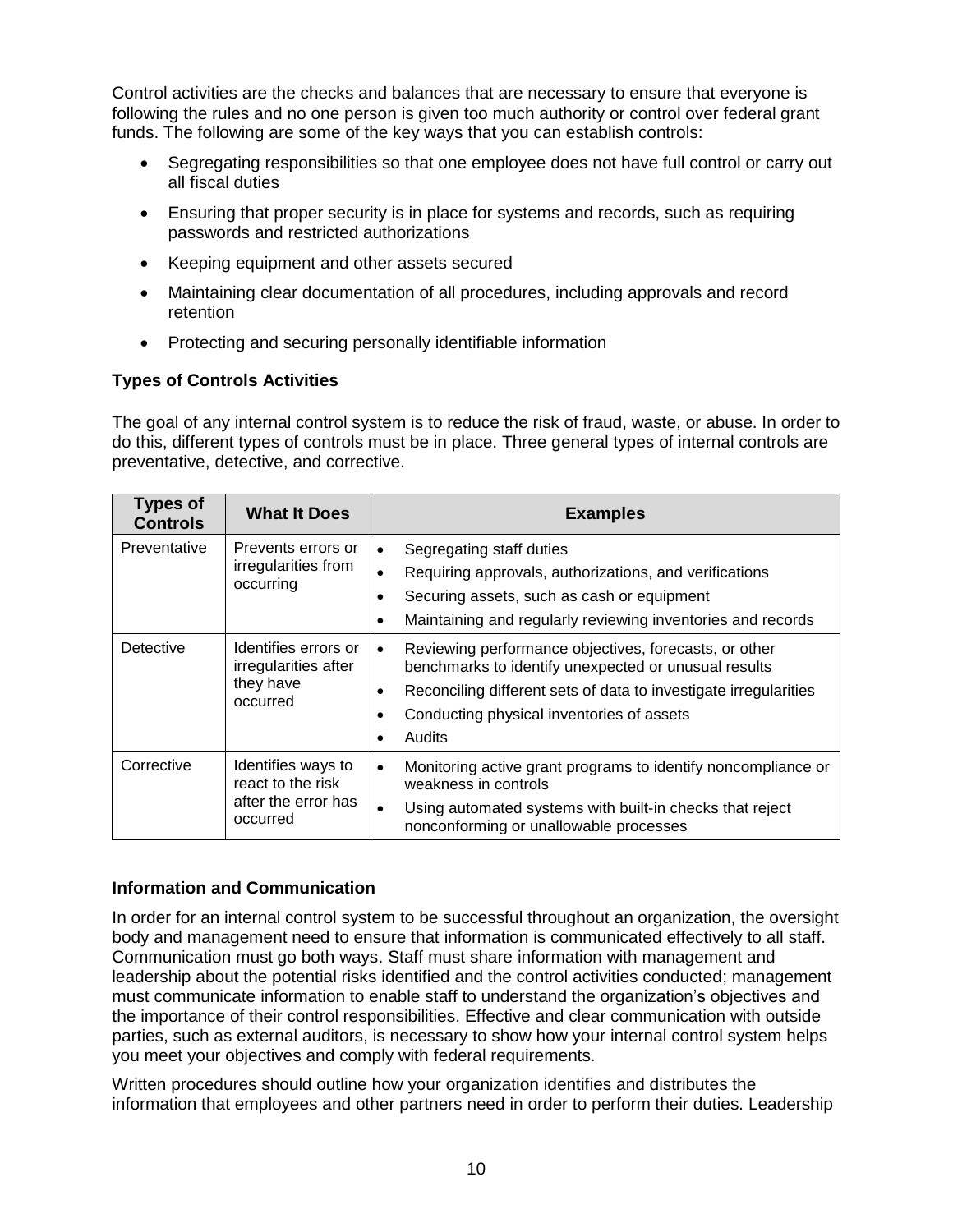staff should model effective and consistent communication so that staff knows it is important. In order to begin designing or improving your information and communication system, you should determine all of the internal and external groups that need information from you, how you should communicate with these groups, and how often communication will be needed.

## <span id="page-12-0"></span>**Monitoring Activities**

Management establishes and operates an ongoing self-monitoring and evaluation of control activities that assess whether the internal control system is working. This ensures compliance with federal program requirements. Monitoring also involves resolving any issues that result from audits, other kinds of program reviews, and self-assessment reviews and take prompt action when instances of noncompliance are identified.

The most effective way to find problems is to test your own system regularly. For example, have someone from another area of your organization who is not familiar with your procurement process randomly select a contract, review the policies and procedures, and verify that they were followed. Another test could involve periodically reviewing your inventory list and verifying that items are located where they are supposed to be and items are labeled accurately. The goal is to evaluate whether your internal controls are functioning as intended and correct any problems in a timely manner.

In summary, all of the five components must work together *across* your objective areas of operations, reporting, and compliance, to ensure your organization objectives are reached.

COSO utilizes the following graphic to illustrate an effective internal control system that addresses all aspects of your objectives and components throughout all levels of your organization.



## **The Components, Objectives, and Organizational Structure of Internal Control**

Sources: COSO and GAO. | GAO-14-704G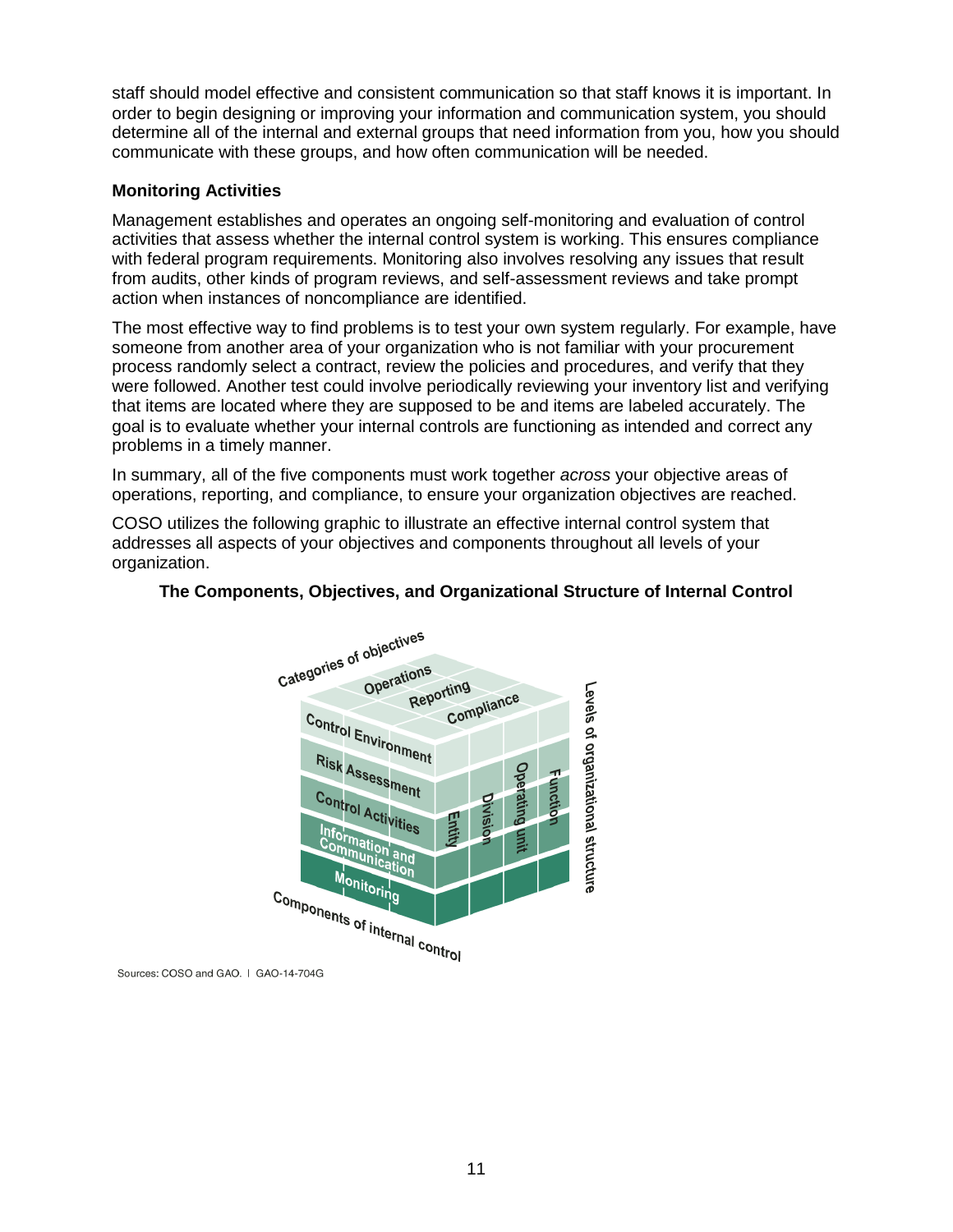# <span id="page-13-0"></span>**The 17 Principles**

In addition to the five components that provide the structure for your internal control system, there also are 17 principles that support the five components. The principles provide additional guidance and clarification for evaluating the development and implementation of each component. The following table lists the components and the principles that support them.

| <b>Components</b>                | <b>Principles</b>                                                                                                                                      |
|----------------------------------|--------------------------------------------------------------------------------------------------------------------------------------------------------|
| Control<br>Environment           | 1.<br>The oversight body and management should demonstrate a<br>commitment to integrity and ethical values.                                            |
|                                  | The oversight body should oversee the entity's internal control<br>2.<br>system.                                                                       |
|                                  | Management should establish an organizational structure, assign<br>3.<br>responsibility, and delegate authority to achieve the entity's<br>objectives. |
|                                  | Management should demonstrate a commitment to recruit, develop,<br>4.<br>and retain competent individuals.                                             |
|                                  | 5.<br>Management should evaluate performance and hold individuals<br>accountable for their internal control responsibilities.                          |
| <b>Risk Assessment</b>           | Management should define objectives clearly to enable the<br>6.<br>identification of risks and define risk tolerances.                                 |
|                                  | Management should identify, analyze, and respond to risks related<br>7.<br>to achieving the defined objectives.                                        |
|                                  | Management should consider the potential for fraud when<br>8.<br>identifying, analyzing, and responding to risks.                                      |
|                                  | Management should identify, analyze, and respond to significant<br>9.<br>changes that could impact the internal control system.                        |
| <b>Control Activities</b>        | 10. Management should design control activities to achieve objectives<br>and respond to risks.                                                         |
|                                  | 11. Management should design the entity's information system and<br>related control activities to achieve objectives and respond to risks.             |
|                                  | 12. Management should implement control activities through policies.                                                                                   |
| Information and<br>Communication | 13. Management should use quality information to achieve the entity's<br>objectives.                                                                   |
|                                  | 14. Management should internally communicate the necessary quality<br>information to achieve the entity's objectives.                                  |
|                                  | 15. Management should externally communicate the necessary quality<br>information to achieve the entity's objectives.                                  |
| Monitoring                       | 16. Management should establish and operate monitoring activities to<br>monitor the internal control system and evaluate the results.                  |
|                                  | 17. Management should remediate identified internal control<br>deficiencies on a timely basis.                                                         |

Source: GAO I GAO-14-704G

There is more detailed information, including guidance and specific examples, available for the components and principles. COSO's Internal Control-Integrated Framework and GAO's Green [Book](http://www.gao.gov/greenbook/overview) are resources that can be utilized by your staff responsible for internal controls.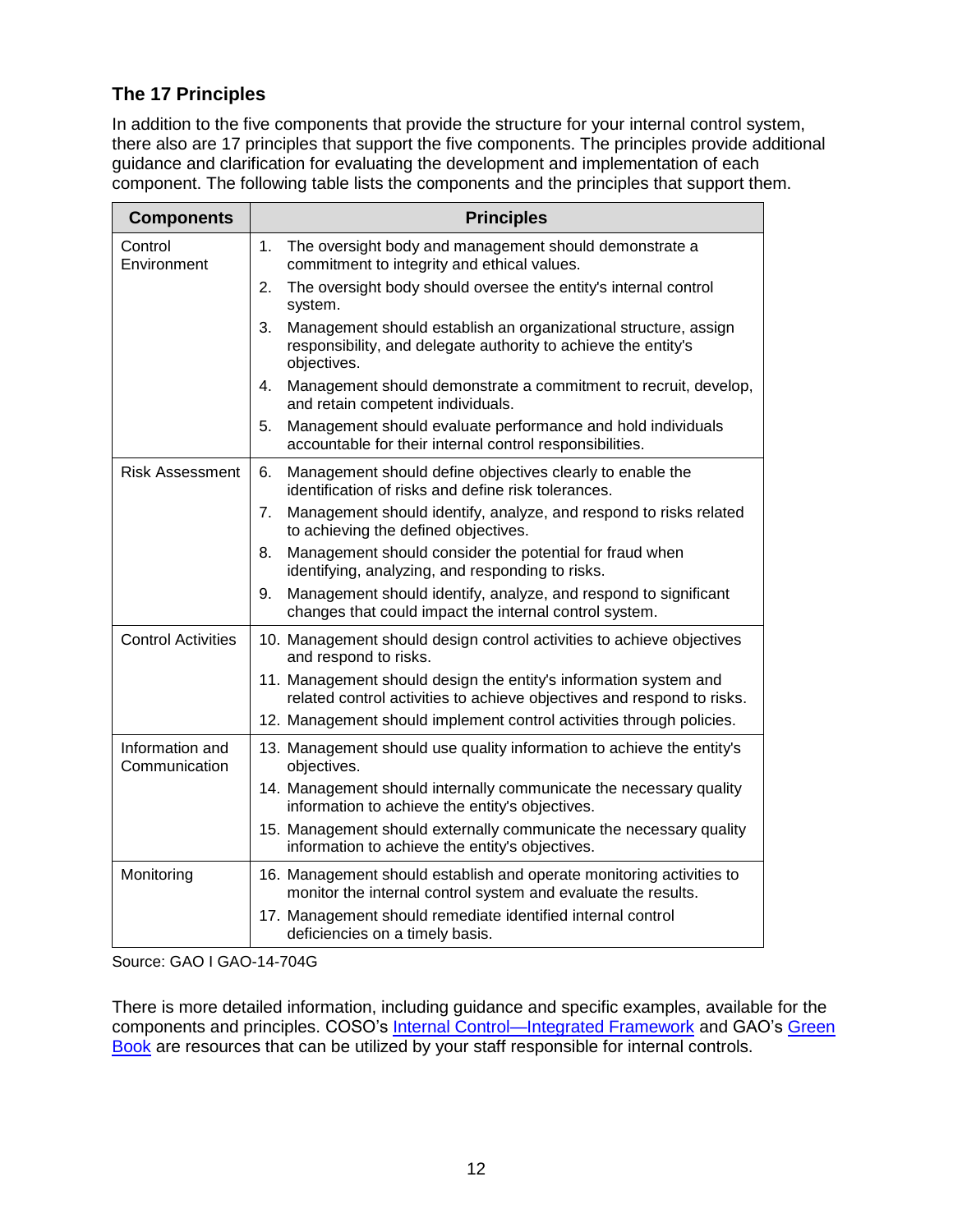# <span id="page-14-0"></span>**Audit Reviews**

Your internal control system should be able to provide *reasonable* assurance, not *absolute*  assurance, that there are sufficient controls in place to achieve successful operations, reliable reporting, and compliance with laws and regulations related to your federal grant programs. LEAs have an independent annual financial audit performed that checks for areas of noncompliance with federal grant programs.

Grant compliance requirements under Section 76.702 of Title 34 of the Code of Federal Regulations; section 200.302 of Part 2 of the Code of Federal Regulations, Part 200; and the [Financial Accountability System Resource Guide \(FASRG\)](http://www.tea.state.tx.us/index4.aspx?id=1222&menu_id=645&menu_id2=789) stipulate that an LEA's financial management system must maintain fiscal control and accounting procedures to ensure an appropriate level of internal control for effective control and accountability over LEA resources.

## <span id="page-14-1"></span>**The Five COSO Components and What Auditors Review**

During a federal audit review, monitors or auditors look within each of the five components of internal control at the written policies and procedures that provide evidence of the controls in place. The following are some examples of the types of documentation or activities monitors or auditors may review.

| <b>Components</b>         | <b>Examples of Controls Reviewed by Auditors</b>                                                                                                                                                                                                                                                                                                                             |
|---------------------------|------------------------------------------------------------------------------------------------------------------------------------------------------------------------------------------------------------------------------------------------------------------------------------------------------------------------------------------------------------------------------|
| Control<br>Environment    | Human Resource Policies and Procedures - including fraud policy and conflict<br>$\bullet$<br>of interest                                                                                                                                                                                                                                                                     |
|                           | Tone at the Top - Management's style, values, and philosophy/attitude<br>$\bullet$<br>towards compliance with established policies and procedures                                                                                                                                                                                                                            |
|                           | Organizational Structure - Identify reporting/supervisory responsibilities as well<br>$\bullet$<br>as assignment of authority and responsibilities                                                                                                                                                                                                                           |
| <b>Risk Assessment</b>    | Assessing organizational risk based on the environment and culture, including<br>$\bullet$<br>but not limited to:                                                                                                                                                                                                                                                            |
|                           | Changes to personnel/reorganization<br>$\circ$                                                                                                                                                                                                                                                                                                                               |
|                           | New technology/information system - conversions and/or updates<br>$\circ$                                                                                                                                                                                                                                                                                                    |
|                           | New rules and regulations<br>$\circ$                                                                                                                                                                                                                                                                                                                                         |
| <b>Control Activities</b> | Segregation of Duties - separating authorization, custody, and record keeping<br>$\bullet$<br>roles to prevent fraud or error by one person. Example: Input and review of<br>purchase/payment records. Dual control for handling of cash/cash equivalents.                                                                                                                   |
|                           | Authorization of transactions - review of particular transactions by an<br>$\bullet$<br>appropriate person. Example: Spending Authorities - Requiring board approval<br>for purchases over \$25,000.                                                                                                                                                                         |
|                           | Requiring the use of purchase orders/requisitions<br>$\bullet$                                                                                                                                                                                                                                                                                                               |
|                           | Retention of records – maintaining documentation to substantiate transactions<br>$\bullet$                                                                                                                                                                                                                                                                                   |
|                           | Safeguarding of Assets – physical safeguards – usage of cameras, locks,<br>$\bullet$<br>physical barriers, etc. to protect property. Examples: lock and key procedures;<br>checkout procedures, including logs, for equipment or supplies, including cash<br>equivalents (i.e. credit cards; check stock; petty cash); restricting use for<br>appropriate/official business. |
|                           | Asset Accountability – tagging equipment/assets; use of asset tracking forms;<br>$\bullet$<br>periodic inventories.                                                                                                                                                                                                                                                          |
|                           | IT general controls - controls related to:<br>$\bullet$                                                                                                                                                                                                                                                                                                                      |
|                           | Security, to ensure access to systems and data is restricted to authorized<br>$\circ$<br>personnel, such as usage of passwords and review of access logs; and                                                                                                                                                                                                                |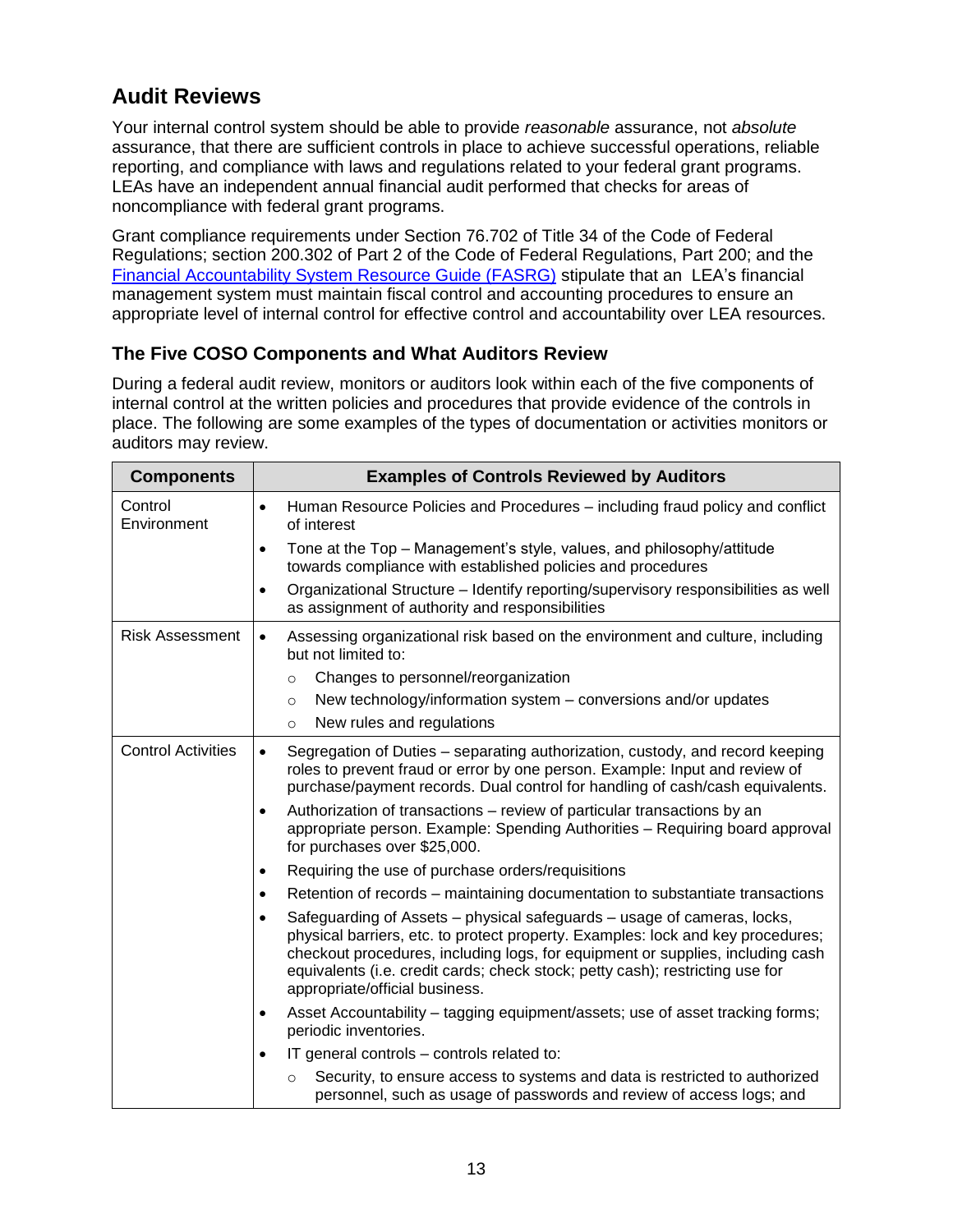| <b>Components</b>                | <b>Examples of Controls Reviewed by Auditors</b>                                                                                                                                                                                                                                                               |
|----------------------------------|----------------------------------------------------------------------------------------------------------------------------------------------------------------------------------------------------------------------------------------------------------------------------------------------------------------|
|                                  | Change management, to ensure program code is properly controlled, such<br>$\circ$<br>as separation of production and test environments, system and user<br>testing of changes prior to acceptance, and controls over migration of code<br>into production.                                                     |
|                                  | IT application controls – controls over information processing enforced by IT<br>applications, such as edit checks, to validate data entry, accounting for<br>transactions in numerical sequences, and comparing file totals with control<br>accounts.                                                         |
| Information and<br>Communication | Access Rights – see IT general controls and IT application controls above.<br>$\bullet$                                                                                                                                                                                                                        |
|                                  | Periodic Reporting – timely, accurate, current and reliable information for<br>$\bullet$<br>making informed decisions.                                                                                                                                                                                         |
|                                  | Reporting deficiencies or violations and corrective actions taken<br>٠                                                                                                                                                                                                                                         |
| Monitoring                       | Supervision or monitoring of operations - observation or review of ongoing<br>٠<br>operational activity. Examples: Budget vs. Actual; Trends Analysis-Comparison<br>of Prior Period Data; Benchmarking                                                                                                         |
|                                  | Top-level reviews and analysis of actual results versus organizational goals or<br>٠<br>plans, periodic and regular operational reviews, metrics, and other key<br>performance indicators. Examples: Program Reviews, Internal Audits;<br>Variance Reports for Expense/Cash Accounts; Account Reconciliations. |

Management must impose discipline throughout the organization so that an appropriate level of internal control will be maintained to assure that organizational goals are met and written policies and procedures set the foundation for internal controls of any organization. Written policies and procedures should be designed to help ensure that management directives are carried out in accordance with the expectations set by the oversight body or recognized practices.

# <span id="page-15-0"></span>**TEA Federal Fiscal Monitoring**

TEA's [Division of Federal Fiscal Monitoring](http://www.tea.state.tx.us/index2.aspx?id=2147511991) monitors the expenditures of federal grant subrecipients for compliance with various fiscal requirements. It also conducts reviews of federal grant subrecipients to ensure that federal awards are used for authorized purposes in compliance with laws, regulations, and the provisions of contracts or grant agreements.

During their reviews of selected federal grants awarded to grantees, TEA monitors have identified the following instances of noncompliance and/or weaknesses in internal controls.

| Category                  | <b>Findings</b>                                                                                                                                                                                                                                                                                                                                                               |
|---------------------------|-------------------------------------------------------------------------------------------------------------------------------------------------------------------------------------------------------------------------------------------------------------------------------------------------------------------------------------------------------------------------------|
| Period of<br>Availability | The grantee expended federal grant funds for payroll that were outside the<br>approved grant period. Specifically, the organization expended payroll charges<br>prior to the grant's period of availability.                                                                                                                                                                  |
| Allowable Costs           | The grantee expended federal grant funds that did not constitute allowable<br>expenditures per applicable grant requirements. Specifically, the grantee did not<br>provide signed and dated job descriptions for employees paid with grant funds,<br>and did not demonstrate that the employees worked on activities supported by<br>applicable laws, rules, and regulations. |
| Cash<br>Management        | The grantee issued paychecks to employees paid with federal grant funds in the<br>middle of the month, which was prior to services for the entire month being<br>performed.                                                                                                                                                                                                   |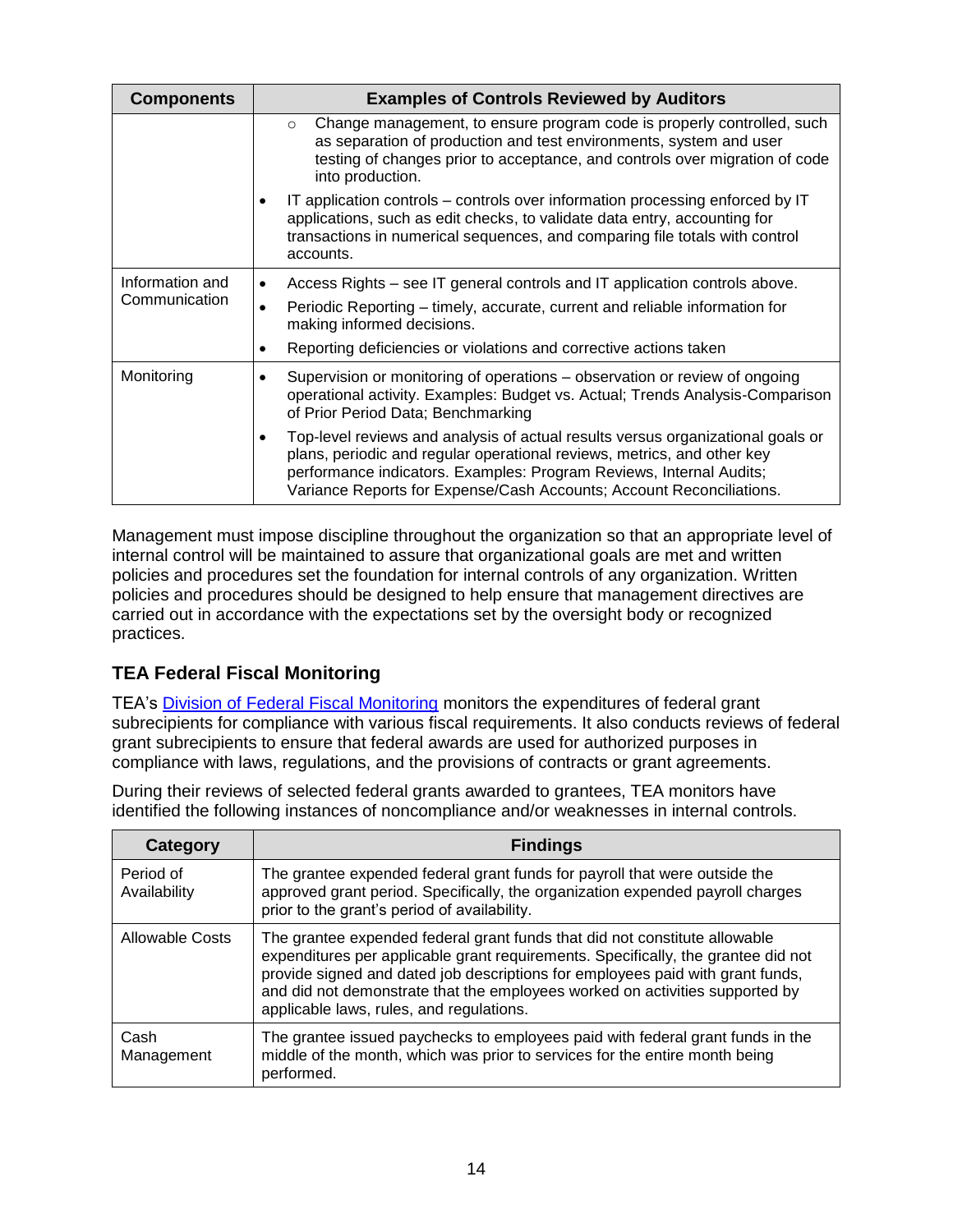| <b>Category</b>              | <b>Findings</b>                                                                                                                                                                                                                                                                                                                                                                                                                                                     |
|------------------------------|---------------------------------------------------------------------------------------------------------------------------------------------------------------------------------------------------------------------------------------------------------------------------------------------------------------------------------------------------------------------------------------------------------------------------------------------------------------------|
| Source<br>Documentation      | The grantee expended federal grant funds that were not adequately supported.<br>Specifically, monitors noted that in several instances the grantee did not provide<br>any documentation, such as a purchase order, invoice, or billing statement, to<br>support the expenditure charged to the grant.                                                                                                                                                               |
| Source<br>Documentation      | The grantee expended federal grant funds that were not adequately allocated or<br>assignable to the grant. Specifically, in several instances the grantee inaccurately<br>allocated computer usage charges to federal grant funds.                                                                                                                                                                                                                                  |
| Source<br>Documentation      | The grantee did not maintain documentation demonstrating that it created and<br>maintained agreements for shared services arrangements (SSAs) with other<br>entities, as required by the grant application, as amended. The agreements would<br>clarify various issues, including the refund liability that could result from monitoring<br>or external audits; and the final disposition of equipment, facilities, and materials<br>purchased for a grant project. |
| Source<br>Documentation      | The grantee did not ensure that reimbursements of payments for expenditures<br>incurred by SSA members were adequately supported, allocable, allowable,<br>reasonable, and necessary to carry out the intent and purpose of the federal grant<br>program.                                                                                                                                                                                                           |
| Source<br>Documentation      | The grantee expended federal grant funds that were not adequately supported.<br>Specifically, the grantee issued purchase orders after receiving invoices. In<br>several instances, the amounts on the purchase order differed from the amounts<br>paid.                                                                                                                                                                                                            |
| <b>Category</b>              | <b>Observations</b>                                                                                                                                                                                                                                                                                                                                                                                                                                                 |
| <b>Budget Control</b>        | The grantee did not demonstrate that it adequately maintained effective budgetary<br>control of federal grant expenditures. Specifically, appropriations of federal grant<br>funds recorded in the grantee's general ledger were less than the final amount<br>approved in the grant application as amended.                                                                                                                                                        |
| Administrative<br>Procedures | In several instances, the grantee did not maintain specific administrative<br>procedures to maintain effective control and accountability for all federal grant and<br>subgrant cash, real and personal property, and other assets.                                                                                                                                                                                                                                 |

These actual TEA monitoring findings and observations are examples of the kinds of noncompliance issues that your organization may experience in the absence of strong internal controls.

Visit TEA's [FFM website](http://www.tea.state.tx.us/index2.aspx?id=2147511991) for more information about federal fiscal monitoring, including resources available to prepare you for monitoring or other kinds of reviews of your federal grant programs. For detailed information on setting up or strengthening your internal control system, visit the [COSO](http://coso.org/) and [GAO](http://www.gao.gov/greenbook/overview) websites.